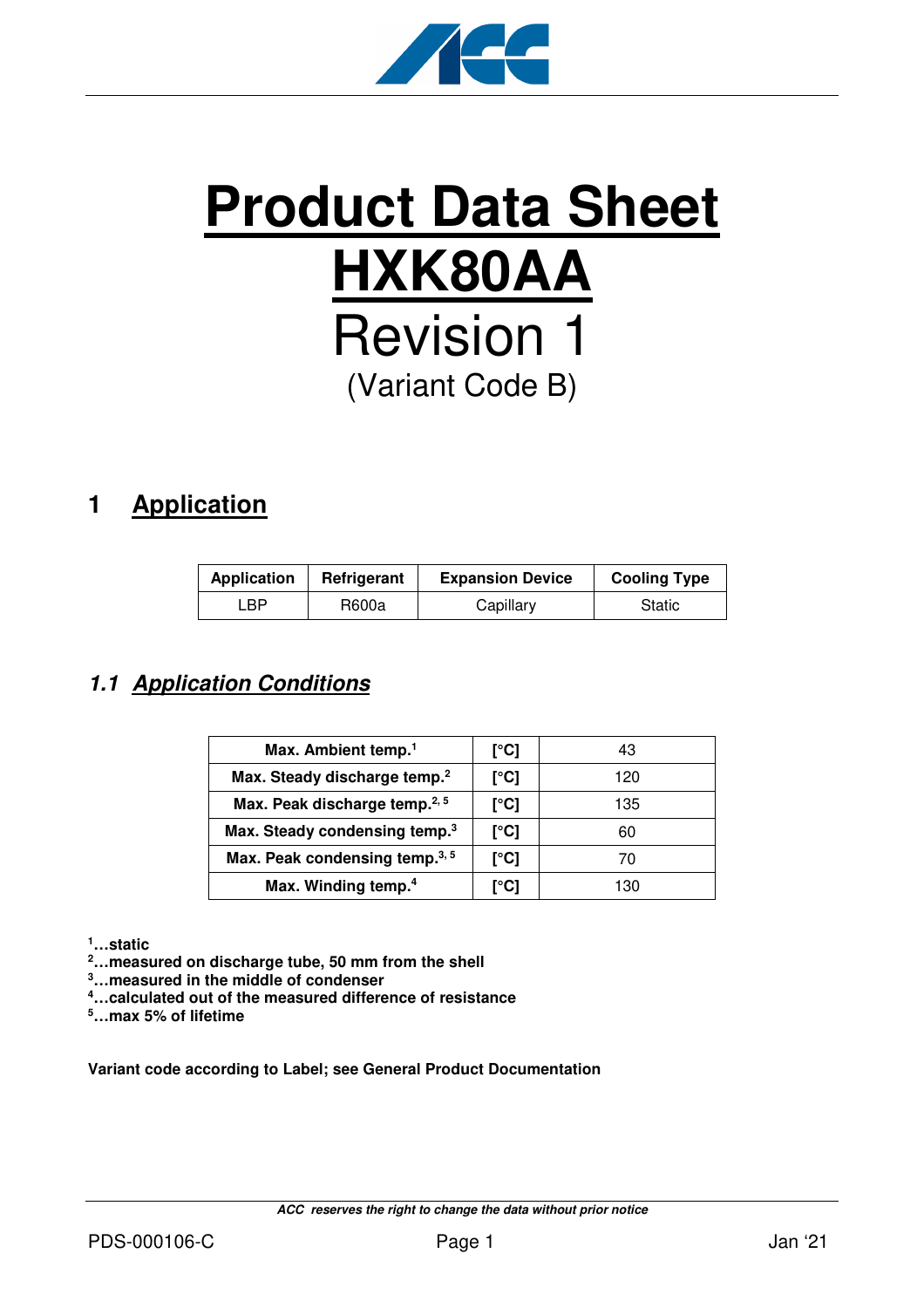

# **2 Mechanical Data**

| <b>Displacement</b>     | [cm <sup>3</sup> ] | 8,1         |
|-------------------------|--------------------|-------------|
| Net Weight <sup>1</sup> | [kg]               | 8,4         |
| Oil Type                |                    | mineral     |
| Oil Charge              | [ml]               | 165         |
| <b>Oil Viscosity</b>    | [ <b>c st</b> ]    | 5           |
| <b>Suction muffler</b>  |                    | Semi direct |
| <b>Free Gas Volume</b>  | [cm <sup>3</sup> ] | 1500        |
| Length L                | [mm]               | 194,2       |
| Width W                 | [mm]               | 151,5       |
| Height H                | [mm]               | 167         |
|                         |                    |             |

**1 ...Compressor without accessories**



б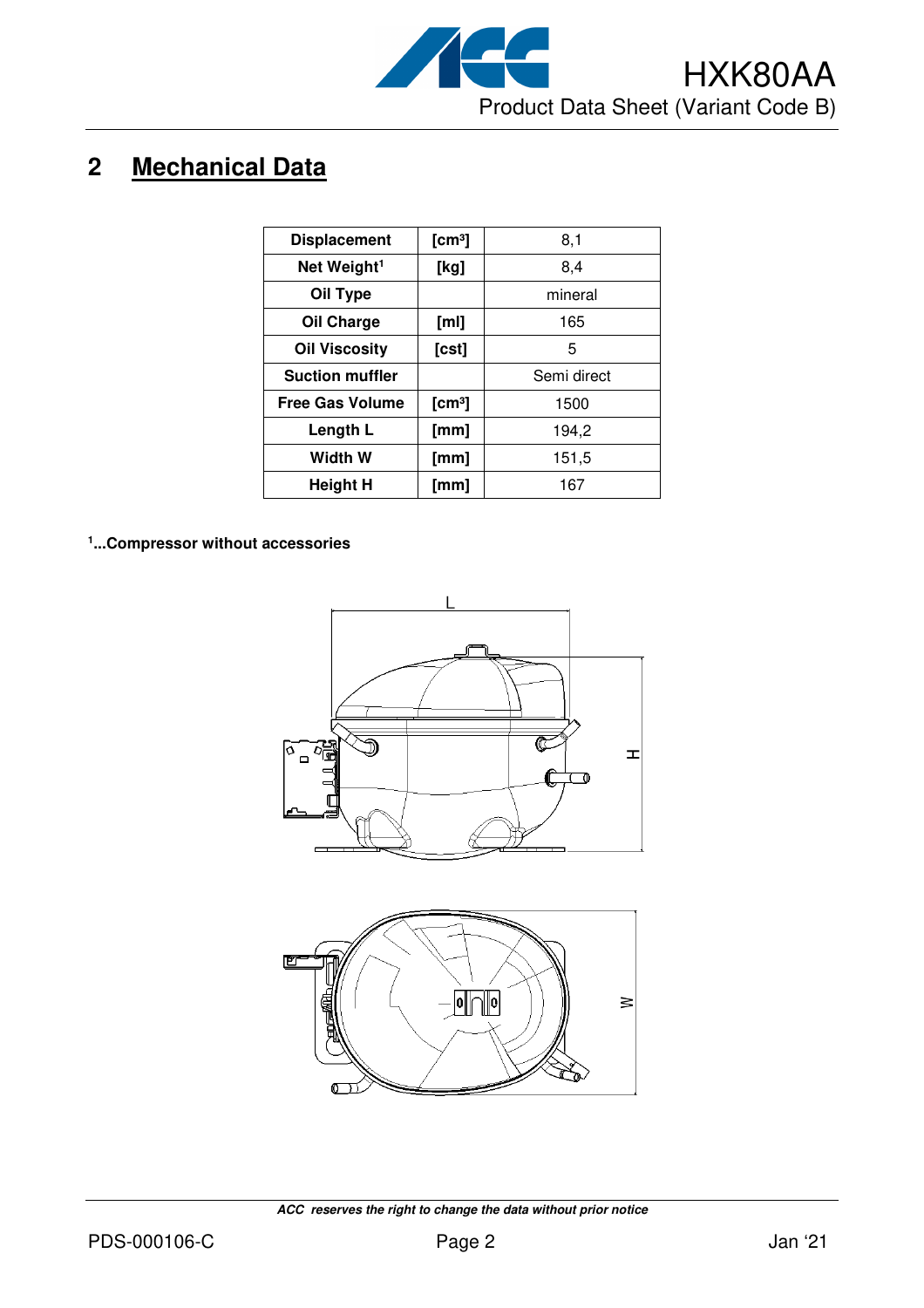

# **3 Electrical Data**

| <b>Power supply</b>                                 | [V]  | $220 - 240$ |
|-----------------------------------------------------|------|-------------|
| Voltage range <sup>1</sup>                          | [V]  | 187 - 264   |
| <b>Frequency</b>                                    | [Hz] | 50          |
| <b>Phase</b>                                        | [ph] |             |
| Motor type                                          |      | <b>RSCR</b> |
| Locked rotor current @ steady<br>state              | [A]  | 3.5         |
| Max. Locked rotor current /<br>measured after 4 sec | [A]  | 9,8/4,0     |
| Main wind. Resistance @ 25°C                        | [Ω]  | 25,2        |
| Start wind. Resistance @ 25°C                       | [Ω]  | 17,4        |

<sup>1</sup>...Operating and starting (starting condition @ +43°C windings temperature, 3,5 barA equalized **pressure)** 

**All data measured according to EN 60335** 

#### **3.1 Electrical Component Data**

| <b>Terminal board</b>  |             | ECC              |
|------------------------|-------------|------------------|
| <b>Starting device</b> | Code        | K <sub>120</sub> |
| <b>PTC</b>             | <b>Type</b> |                  |
| <b>Run Capacitor</b>   | [ $\mu$ F]  | 3:4              |

### **3.2 Motor Protector**

| <b>Motor Protector</b> | <b>BDG</b> | Senbao     |  |
|------------------------|------------|------------|--|
| Type                   | AE 24 FW x | B45 120 xx |  |
| Code                   |            | MP         |  |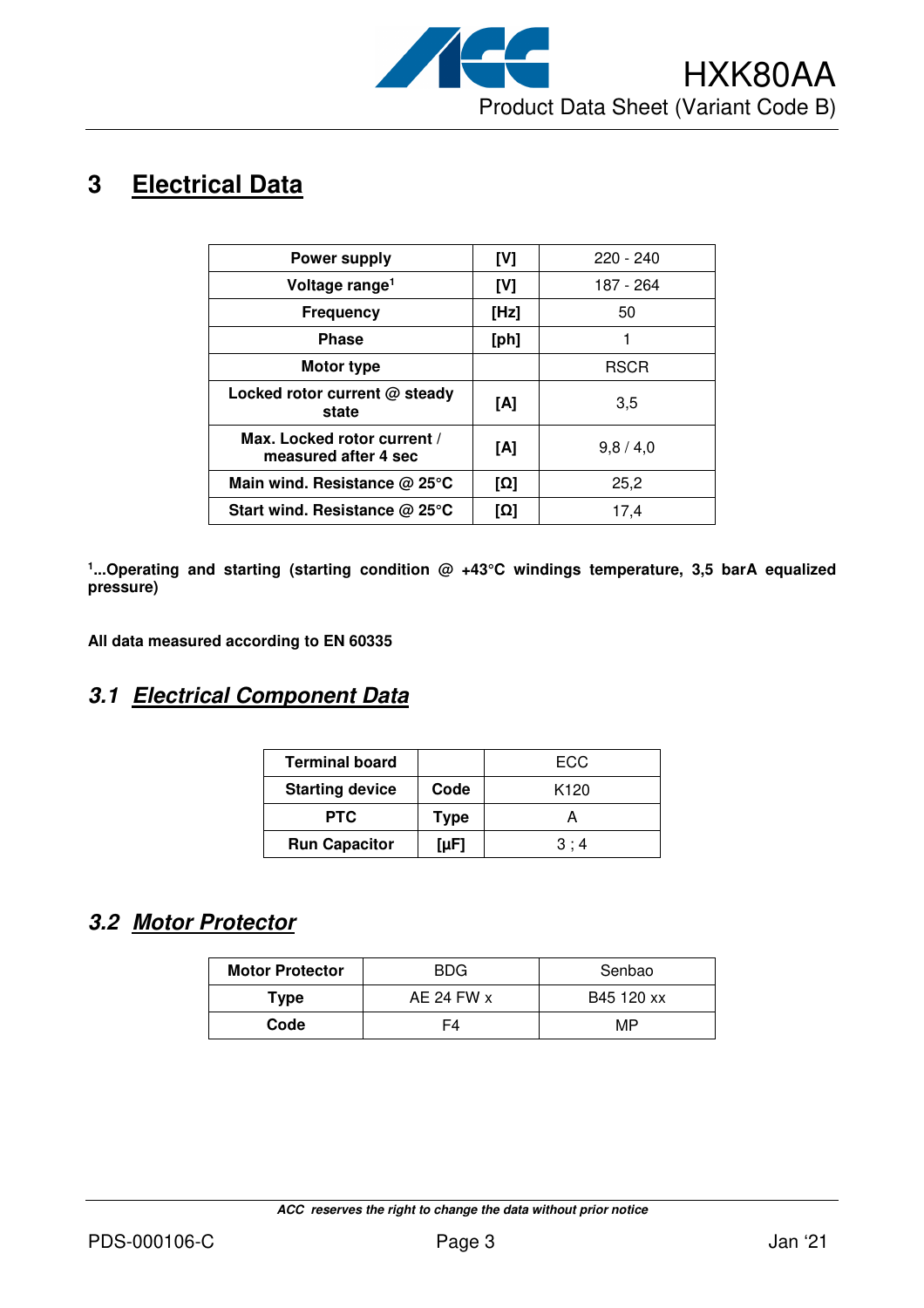

# **4 Performance Data**

### **4.1 Cooling Capacity, COP and Input Power**

**Performance Table Cooling Capacity @ ASHRAE / EN12900 (CECOMAF); 220V, 50Hz; [W]:** 

|          | Evap. temp. $[°C]$           |                 | $-35$ | -30   | $-25$ | $-23.3$ | $-20$ | $-15$ | -10   |
|----------|------------------------------|-----------------|-------|-------|-------|---------|-------|-------|-------|
|          |                              | 40              | 79,9  | 106,5 | 138,4 | 150,5   | 175,8 | 218,5 | 266,5 |
| ල        | ု့ငျ                         | 45              | 76,7  | 103,0 | 134,9 | 147,0   | 172,4 | 215,6 | 264,4 |
| temp.    | ASHRAE                       | 50              | 73,5  | 99,5  | 131,3 | 143,5   | 169,1 | 212,7 | 262,2 |
| ndensing |                              | 55              | 70,4  | 96,0  | 127,8 | 140,0   | 165,7 | 209,8 | 260,0 |
|          |                              | 60              | 67,2  | 92,5  | 124,2 | 136,5   | 162,4 | 206,9 | 257,8 |
| ပ္ပိ     | EN12900<br>(CECOMAF)<br>[°C] | C <sub>55</sub> | 58,0  | 79,0  | 105,0 | 115,0   | 136,0 | 173,0 | 214,0 |

#### **Performance Table COP with RC @ ASHRAE / EN12900 (CECOMAF); 220V, 50Hz; [W/W]:**

| Evap. temp. $[°C]$ |                                     | $-35$           | -30  | $-25$ | $-23,3$ | $-20$ | $-15$ | $-10$ |      |
|--------------------|-------------------------------------|-----------------|------|-------|---------|-------|-------|-------|------|
|                    |                                     | 40              | 1,57 | 1,83  | 2,09    | 2,17  | 2,34  | 2,60  | 2,86 |
| ල                  | ုင္င                                | 45              | 1,50 | 1,75  | 2,00    | 2,08  | 2,24  | 2,49  | 2,74 |
| temp.              | ASHRAE                              | 50              | 1,44 | 1,67  | 1,91    | 1,99  | 2,14  | 2,38  | 2,61 |
|                    |                                     | 55              | 1,37 | 1,59  | 1,82    | 1,90  | 2,04  | 2,27  | 2,49 |
| Condensing         |                                     | 60              | 1,30 | 1,52  | 1,73    | 1,80  | 1,94  | 2,16  | 2,37 |
|                    | <b>EN12900</b><br>(CECOMAF)<br>[°C] | C <sub>55</sub> | 1,13 | 1,31  | 1,50    | 1,56  | 1,68  | 1,87  | 2,05 |

#### **Performance Table Input Power with RC @ ASHRAE / EN12900 (CECOMAF); 220V, 50Hz; [W]:**

|            | Evap. temp. $[°C]$                  |                 | $-35$ | -30  | $-25$ | $-23,3$ | $-20$ | $-15$ | -10   |
|------------|-------------------------------------|-----------------|-------|------|-------|---------|-------|-------|-------|
|            |                                     | 40              | 50,9  | 58,2 | 66,4  | 69,3    | 75,0  | 84,0  | 93,3  |
| ☺          | ုတ္                                 | 45              | 51,0  | 58,9 | 67,6  | 70,7    | 76,9  | 86,6  | 96,7  |
| temp.      | ASHRAE                              | 50              | 51,2  | 59,5 | 68,9  | 72,2    | 78,9  | 89,4  | 100,3 |
|            |                                     | 55              | 51,4  | 60,2 | 70,3  | 73,9    | 81,1  | 92,5  | 104,3 |
| Condensing |                                     | 60              | 51,6  | 61,0 | 71,9  | 75,8    | 83,6  | 95,9  | 108,8 |
|            | <b>EN12900</b><br>(CECOMAF)<br>[°C] | C <sub>55</sub> | 51,4  | 60,2 | 70,3  | 73,9    | 81,1  | 92,5  | 104,3 |